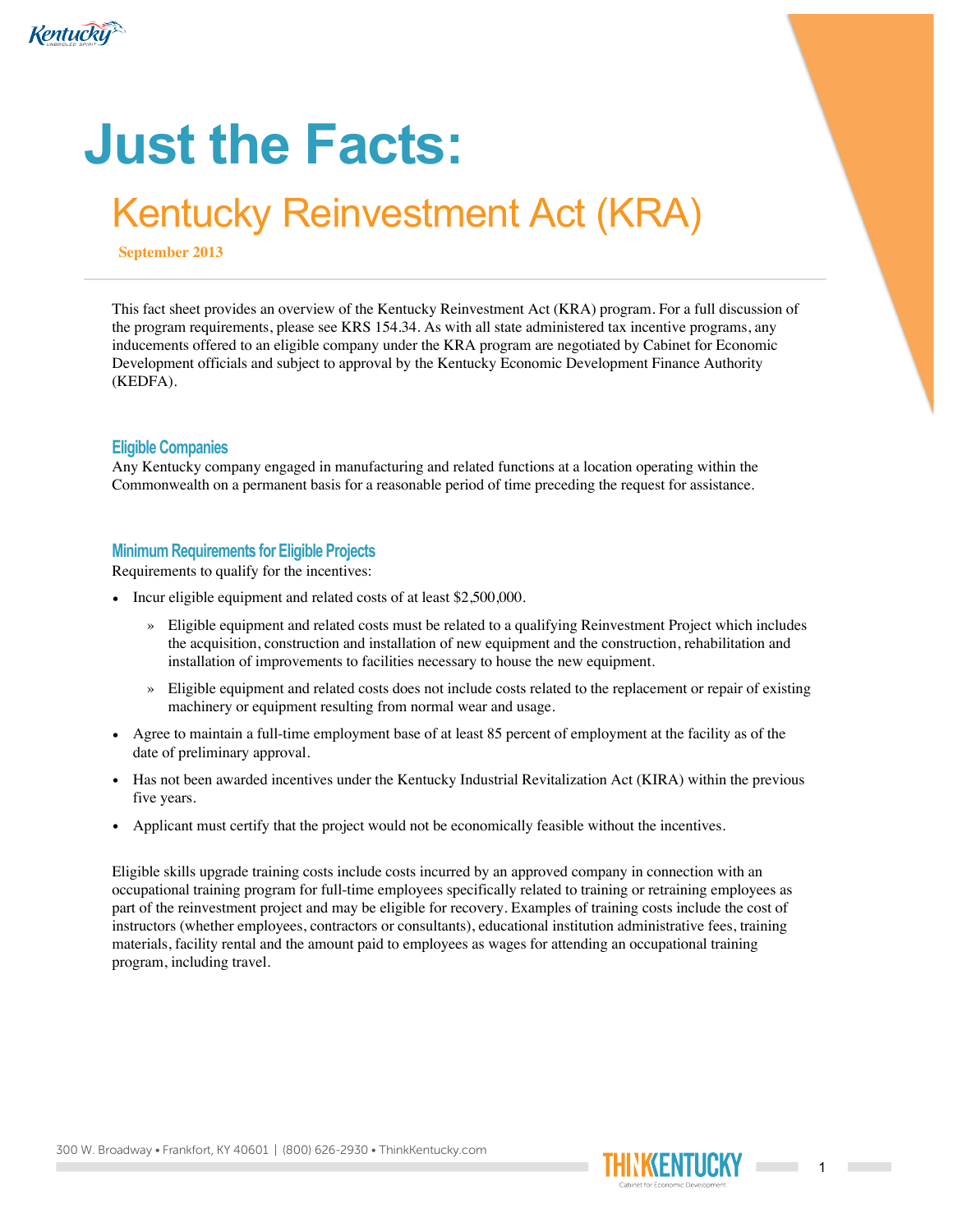

## **Approved Costs**

Approved costs include the eligible equipment and related costs and eligible skills upgrade training costs that are approved by KEDFA for recovery, are incurred after the date of preliminary approval through the date of final approval and may be up to:

- 50 percent of the eligible equipment and related cost.
- 100 percent of the eligible skills upgrade training costs.

The minimum requirements of incurring eligible equipment and related cost expenditures of at least \$2,500,000 and maintaining 85 percent of the full-time employment level at the facility must be achieved in order to proceed with final approval.

#### **Incentive**

A tax incentive is available for up to 10 years from the date of final approval via:

• Tax credits up to 100 percent of corporate income or limited liability entity tax liability generated by or arising from the project.

The tax incentive remains in place until the authorized incentive amount is realized (up to 20 percent of the incentive per year) or for the term of the reinvestment agreement (up to 10 years), whichever occurs first. Unused credits that have been authorized for the project may be carried forward for the term of the reinvestment agreement, however, unused credits expire at the maturity of the agreement.

#### **The Process**

- The company makes application to the Kentucky Economic Development Finance Authority (KEDFA).
- The job retention percentage and approved cost are negotiated with the Cabinet and presented to KEDFA for approval.
- If KEDFA designates the applicant as a preliminarily approved company, it authorizes its project and enters into a memorandum of agreement with the company that sets forth the maximum incentives available and the various requirements.
- The company completes its project and provides KEDFA with documentation in connection with the project's eligible costs.
- A Reinvestment Agreement is approved by KEDFA that authorizes the incentives for the company and sets forth the terms and conditions.
- The agreement must be fully negotiated at the time of final approval and all fees due to KEDFA must be paid.
- An independent consultant may be employed, at the applicant's cost, to verify eligible costs of the project.
- The company must receive final approval within three years of preliminary approval.
- The company submits exhibits annually throughout the term of its Reinvestment Agreement to confirm compliance with its terms.